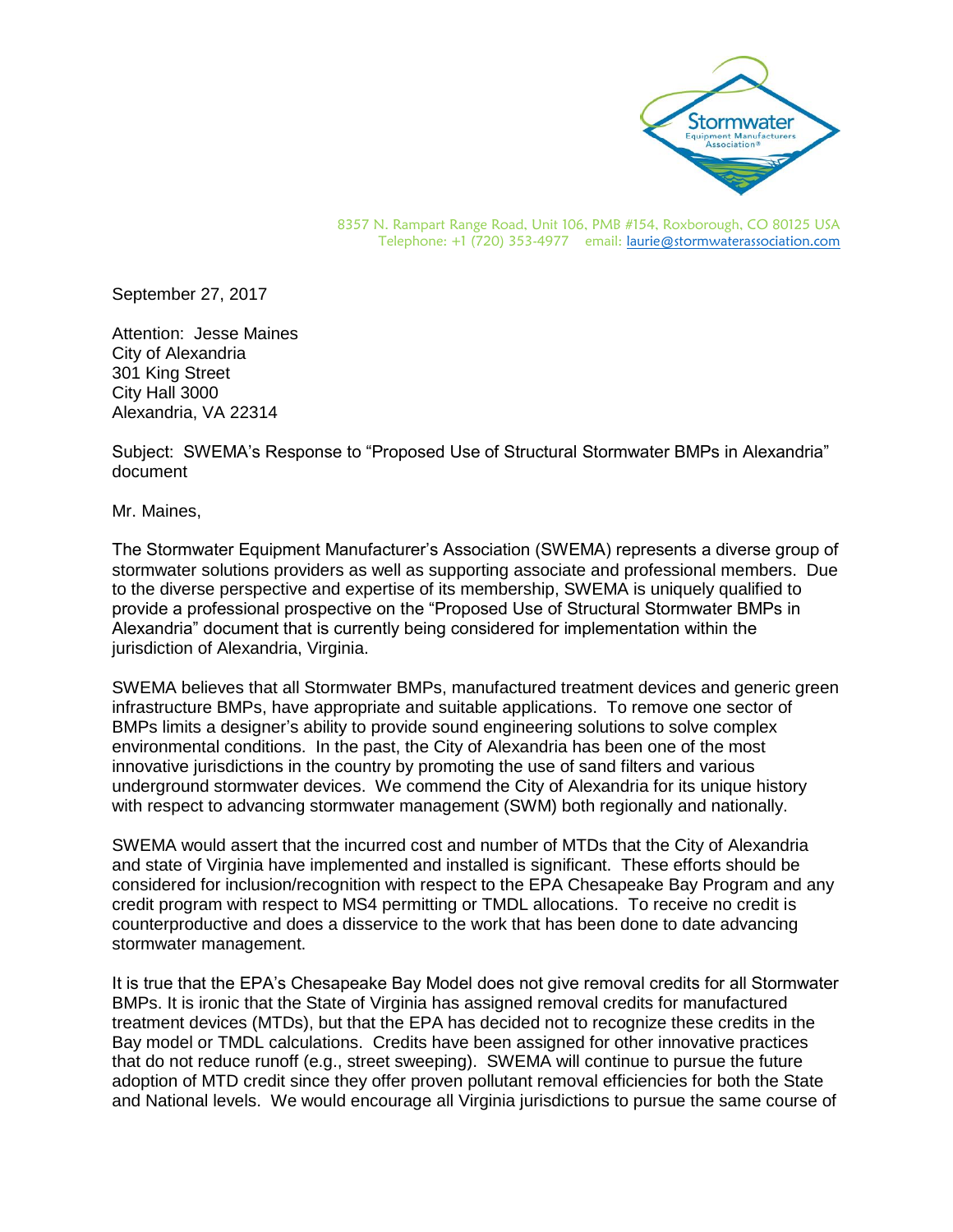

8357 N. Rampart Range Road, Unit 106, PMB #154, Roxborough, CO 80125 USA Telephone: +1 (720) 353-4977 email[: laurie@stormwaterassociation.com](mailto:laurie@stormwaterassociation.com)

action and influence the USEPA Bay Program to address this shortcoming in their modeling and pollution reduction credits.

SWEMA would like the opportunity to address some of the statements listed in the referenced document. When Low Impact Development (LID) or Green Infrastructure (GI) has an infiltration component incorporated in its design it does offer a valuable runoff reduction credit. Unfortunately, in both northern Virginia and Virginia as a whole, we have seen the majority of LID/GI infrastructure installed with underdrains built into their function. They do not account for the use of infiltration due to poorer soil types (i.e., C and D soils) and are limited by various codes and regulations in existence by local jurisdictions that require underdrains for most LID techniques. When these types of practices are not using infiltration they are acting similarly to MTDs that don't have infiltration components and are not impacting runoff reduction. We can discuss the merits of O&M costs, installation costs, etc., between LID/GI and MTDs, but existing data is often dependent on the site and situation. It is not uniform. We believe that maintenance costs for both stormwater management techniques (GI and MTDs) fluctuate depending on the given project. Sometimes it even depends on the effort and validity of the data being entered and who is collecting that data.

When all BMPs go into service they should be at 100% performance on day one. All BMPs degrade or drop in removal efficiencies over time and as they treat stormwater. When a MTD is maintained, it is generally accepted that it goes back to its top performance/removal rate (i.e., as if was on the first day of service). Conversely, while GI does have some "good housekeeping maintenance performed on a periodic basis, it is rarely totally replaced or remediated. Even with this maintenance it would be hard to argue that the system would be back to its original performance like it was on the first day it was brought into service. SWEMA believes that future monitoring will show that unless the GI is totally remediated within a given period (e.g., 7-10 years), its removal efficiencies will not be close to their published and accepted removal rates used in the Bay Program.

SWEMA believes that a "treatment train" approach is typically the best approach to achieve the pollutant goals needed to improve our receiving waters. No one technique can handle it all. Merging of GI and MTDs can and does give a better performance than just using one SWM technique/sector. Additionally, with increasing land costs, most developers and engineers are looking for underground solutions to save and use valuable lands for multi-use conditions (e.g., parking as well as SWM). When GI is the only option, many projects will be deemed uneconomical and the return on investment may not warrant a developer continuing with a project. Restrictive development options have proven to promote urban sprawl and cause development in newer "greenfield" locations further outside a geographical urban base.

We believe that the City of Alexandria as well as the State of Virginia should not take such limiting steps with its development. SWEMA is up to the challenge to address the shortcomings in the EPA's Chesapeake Bay program/model. We ask that the City of Alexandria join our effort and not step back in its stormwater management approach. Thank you for your consideration